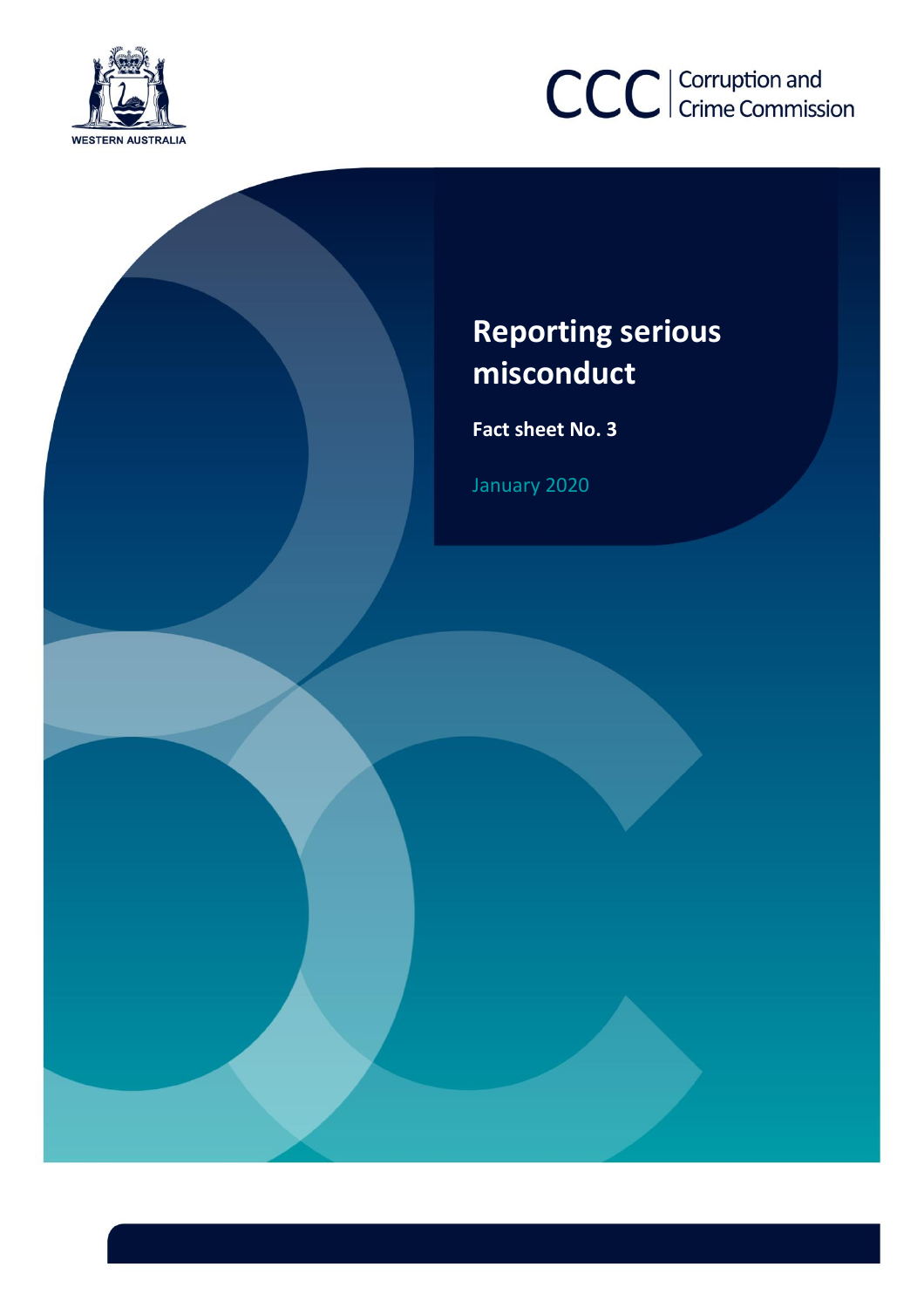

# **What reports are dealt with by the CCC?**

Misconduct under the *Corruption, Crime and Misconduct Act 2003* (the CCM Act) generally occurs when a public officer abuses authority for personal gain, causes detriment to another person or acts contrary to the public interest.

The Corruption and Crime Commission (CCC) deals with allegations concerning serious misconduct by public officers in Western Australia. Reports that involve minor misconduct are dealt with by the Public Sector Commission (PSC). For more information about the differences between serious and minor misconduct refer to the joint *Notification of Misconduct in Western Australia*.

## **What is serious misconduct?**

The CCM Act defines serious misconduct differently for WA Police than for other public officers.

For members of WA Police all types of misconduct described in section 4 of the CCM Act, and additional conduct described as 'reviewable police action' are called 'police misconduct'. The CCM Act includes police misconduct in its definition of serious misconduct. The effect of this is that the CCC will deal with all allegations of misconduct relating to WA Police.

For other public officers serious misconduct refers only to corrupt or criminal conduct described in sections 4(a), (b) and (c) of the CCM Act, which occurs when a public officer:

- acts corruptly or corruptly fails to act in the course of their duties; or
- corruptly takes advantage of their position for the benefit or detriment of any person; or
- commits an offence which carries a penalty of 2 or more years imprisonment.

Corrupt conduct tends to show a deliberate intent for an improper purpose and motivation and may involve misconduct such as: the deliberate failure to perform the functions of office properly; the exercise of a power or duty for an improper purpose; or dishonesty. Some examples of corrupt or criminal conduct which could be serious misconduct include:

- abuse of public office;
- blackmail;
- bribery, including bribery in relation to an election;
- deliberately releasing confidential information;
- extortion;
- obtaining or offering a secret commission;
- fraud or stealing;
- forgery;
- perverting the course of justice;
- an offence relating to an electoral donation;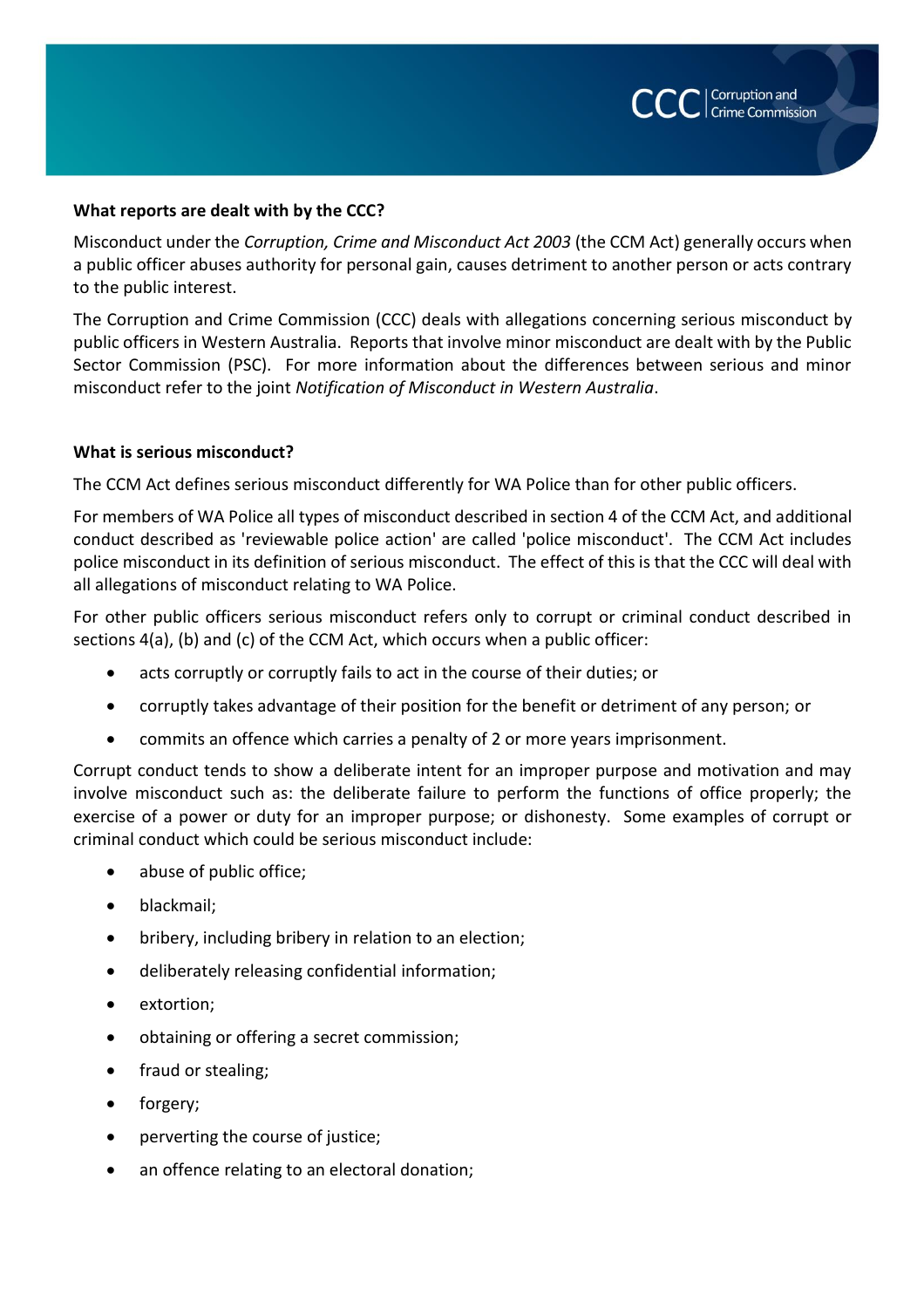- loss of revenue of the State by Tax evasion; and
- falsification of records.

# **How do I make a report to the CCC?**

Anyone can make a report or provide information to the CCC about suspected serious misconduct, including police misconduct. Public officers may make a report through an organisation's internal reporting procedures or may provide information directly to the CCC.

Corruption and Crime Commission

A report should be based on reasonable suspicion and may be about past matters or provide information about something that is occurring, may occur or is likely to occur. It is an offence to make a malicious or reckless report or to provide false or misleading information in a report to the CCC

It is important that a report is only made once, either to the CCC or the PSC. If the report contains information about a public officer that alleges both serious and minor misconduct, the report should be made to the CCC.

If the CCC or PSC receives a report in error, they can refer it to each other.

# **What should a report contain?**

A report may be made anonymously, but this makes it difficult to assess.

The preferred method of receiving a report is in writing, and should include:

- details of the public officer(s) who may be involved or who are aware of the matter including their names, positions and contact details;
- details of the conduct and why it is suspected that it may be serious misconduct;
- a brief description of the events including dates, times and location;
- if relevant, the approximate values of goods or amounts of money that may be involved;
- any harm, risk, danger or injury to any person related to the conduct; and
- any evidence that supports the report, including the details of witnesses, any documents, emails and other materials.

# **How do I submit a report?**

| Online:                             | www.ccc.wa.gov.au                         |
|-------------------------------------|-------------------------------------------|
| Email:                              | info@ccc.wa.gov.au                        |
| Anonymous Report Line: 1800 803 186 |                                           |
| Post:                               | PO Box 330 Northbridge Post Shop WA 6865. |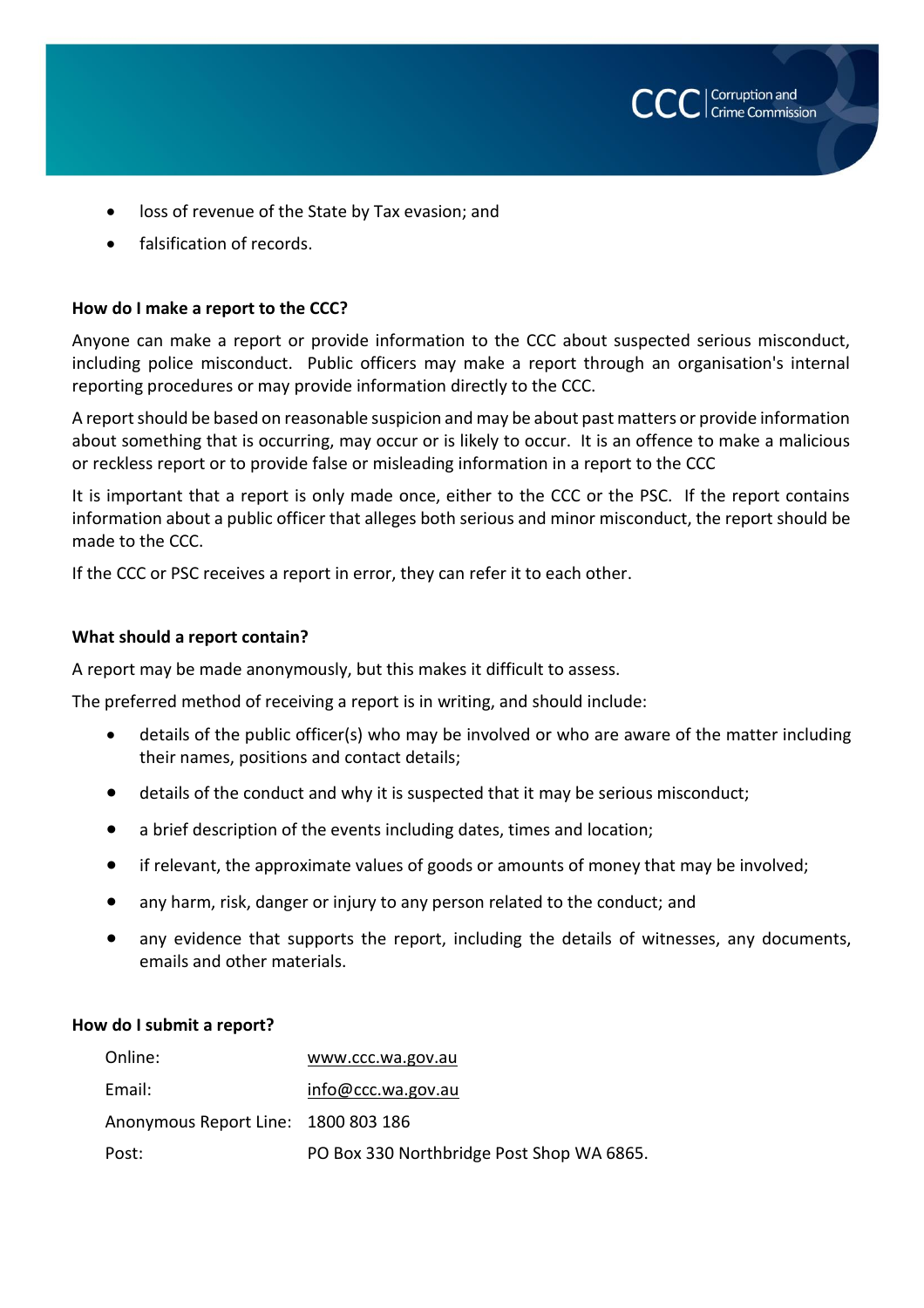# **What happens to my report once it has been lodged?**

Once the CCC has received a report, it will be assessed and a decision made as to what action will be taken. If additional information is required during the assessment process, the CCC may contact the person making the report.

Corruption and Crime Commission

Under the CCM Act the CCC must assess all allegations of serious misconduct. In deciding what action, if any, to take the CCC has some discretion and may have regard to the following factors:

- the seriousness of the conduct;
- whether the allegation is made in good faith (or may be frivolous or vexatious);
- whether the allegation has already been investigated or other action taken;
- whether further action is justified; and
- whether further action is in the public interest.

The CCC may also consult with, or consider investigations or other actions taken by, an independent agency (which includes the Public Sector Commission) or an appropriate authority (an agency which can investigate misconduct: generally either WA Police or the employing authority of the public officer the allegation is against) before deciding what action may be taken.

# **What action may be taken?**

After the assessment is completed and all information considered, the CCC may decide to do one of the following:

- investigate or take action itself; or
- investigate or take action in cooperation with an independent agency or appropriate authority; or
- refer the matter to an independent agency or appropriate authority for action; or
- take no action.

The CCC does not investigate every allegation of serious misconduct brought to its attention. The majority of allegations are referred to an appropriate authority for action. The CCC may monitor the progress of an investigation and review the outcome in "higher value" matters involving corruption and serious misconduct "hotspots".

The CCC will advise the person making the report if it chooses to take no further action.

# **Will others know that I made a report to the CCC?**

Reports are treated confidentially. However, details about the person making the report and the information in a report will likely be forwarded to the applicable authority if the CCC refers a matter for investigation.